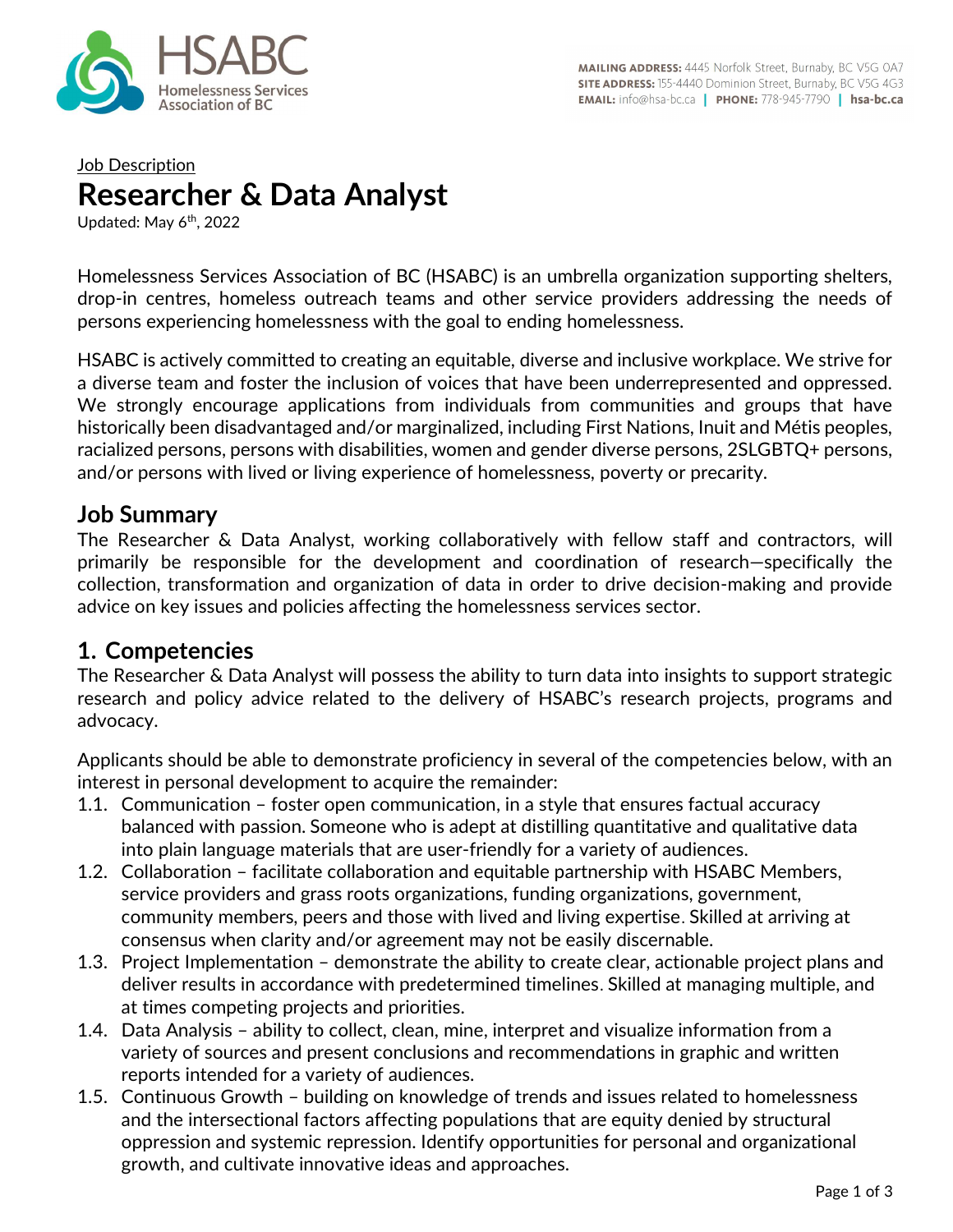

## 2. Job Duties

With support, resources and opportunities for growth, the Researcher & Data Analyst will engage in:

- 2.1. Research: Preparing, processing, analyzing and sharing information related to the delivery of HSABC programs and projects including best practice research and contextual analysis.
- 2.2. Data Analysis and Protection: Establishing protocols and practices to ensure appropriate data collection, storage and management. Applying a systematic approach to the analysis of quantitative and qualitative data using basic statistical methods.
- 2.3. Project Management: Leading project teams and tracking complex major projects to meet project goals within budgetary and time constraints.
- 2.4. Relationship-Building: Maintaining effective working relationships with HSABC Members, nonprofit, government, private sector partners and the community.
- 2.5. Report Writing and Presentations: Preparing research reports and making presentations to a variety of audiences and providing technical assistance and support to implement recommendations.
- 2.6. Sector Analysis: Staying informed on trends in the homelessness and housing sector, including government initiatives and community level patterns of service usage and challenges. Identifying opportunities for further inquiry and sharing ongoing insights with the HSABC team and Members.
- 2.7. Community Engagement: Collaborating with other organizations to develop and implement effective approaches to public engagement and communication that raise awareness of issues and proven or promising solutions related to homelessness.
- 2.8. Contract Procurement: Securing fee for service contracts through preparation of project proposals and budgets.

### 3. Candidate Profile

Applicants should be able to draw on their experiences to demonstrate an aptitude for the knowledge, skills and abilities listed below. Candidate are not expected to excel in all aspects of the profile. However, they should be able to show an interest in ongoing learning to meet the requirements for the position.

- 3.1. Lived expertise of homelessness, poverty and/or precarity is an asset.
- 3.2. There is flexibility regarding education level based on an equivalent combination of work and lived experience compared to a degree in a related discipline (e.g., social sciences including psychology, political science, sociology, gender and/or women's studies; health science, law or economics). Learning in statistical and research methods is considered an asset.
- 3.3. Strong familiarity with, and advanced understanding of the landscape of homelessness and homelessness serving organizations and agencies in BC. Prior work or volunteer involvement within the sector is considered an asset.
- 3.4. Familiarity with quantitative and qualitative research methodologies and analysis—combined with knowledge of social, economic, political, technological, demographic and environmental trends, factors and issues related to homelessness and housing needs in BC.